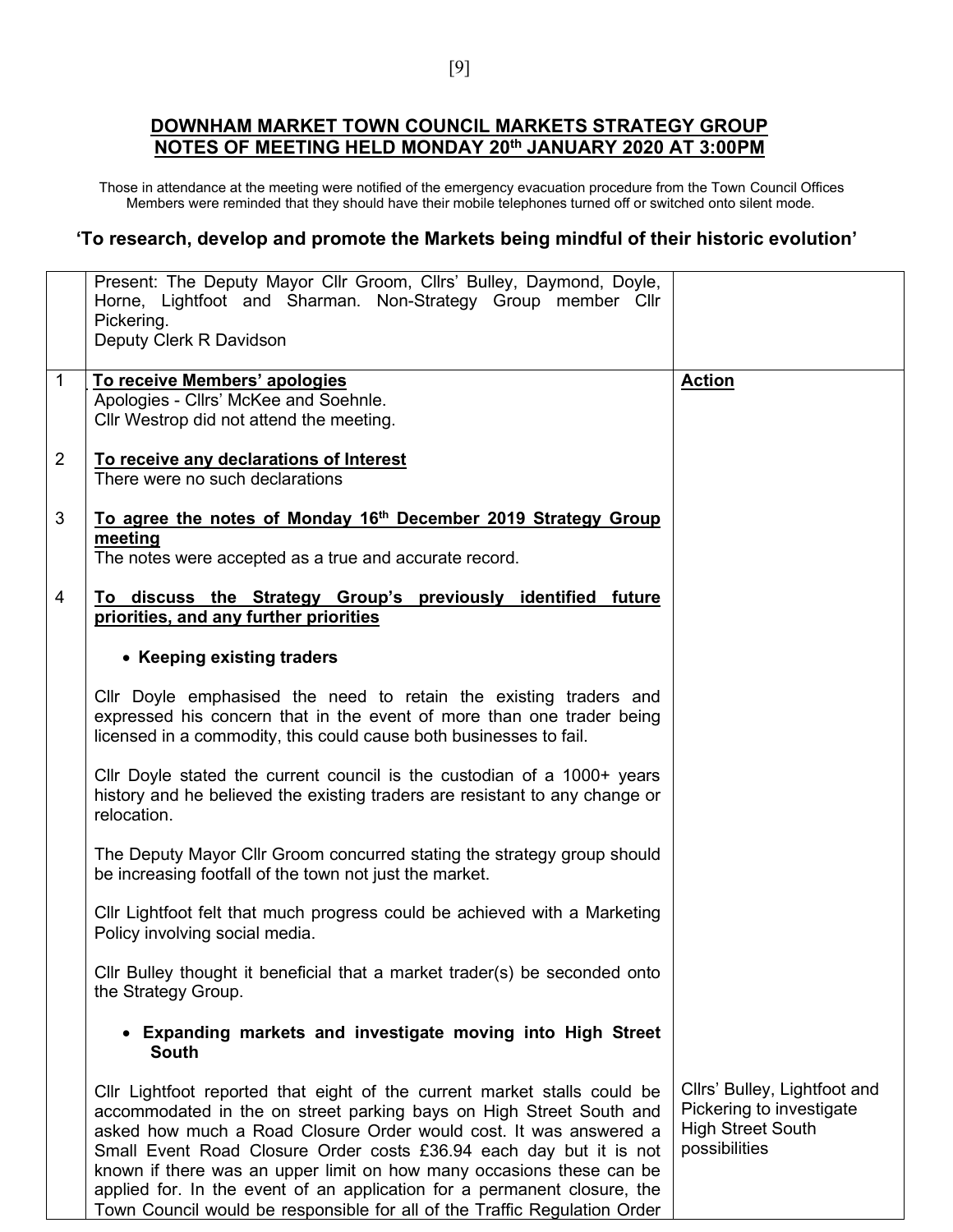| costs.                                                                                                                                                                                                                                                                                                                                                                                                                                                                                                               |  |
|----------------------------------------------------------------------------------------------------------------------------------------------------------------------------------------------------------------------------------------------------------------------------------------------------------------------------------------------------------------------------------------------------------------------------------------------------------------------------------------------------------------------|--|
| Cllr Lightfoot reported that when the closure occurred for the Downham<br>Market Live music festival, High Street South shops seemed content with<br>the arrangements and had reported good levels of trading.                                                                                                                                                                                                                                                                                                       |  |
| A query was raised in respect of deliveries and other access, but it was<br>suggested a model could be adopted like on the continent where traffic is<br>permitted for access and delivery.                                                                                                                                                                                                                                                                                                                          |  |
| The Deputy Mayor Cllr Groom commented that pedestrianisation of High<br>Street South had been considered during the town regeneration works of<br>2004/05.                                                                                                                                                                                                                                                                                                                                                           |  |
| The Deputy Clerk counselled against taking decisions without public<br>consultation; advising Rt. Honourable Liz Truss MP and the editor of Your<br>Local Paper had contacted the Clerk regarding a belief the markets were<br>due to be relocated to High Street South.                                                                                                                                                                                                                                             |  |
| The Deputy Clerk also counselled that neither the Friday nor Saturday<br>Markets are at capacity on their current site, Town Hall Car Park.                                                                                                                                                                                                                                                                                                                                                                          |  |
| It was countered that to keep the market vibrant it needs to develop more.                                                                                                                                                                                                                                                                                                                                                                                                                                           |  |
| Cllr Lightfoot described her vision where Artisan, Farmers, Antiques,<br>Collectible Markets are held alongside the traditional market.                                                                                                                                                                                                                                                                                                                                                                              |  |
| The Deputy Mayor enthusiastically agreed but stated she did not believe it<br>appropriate or right to move the traditional market site again.                                                                                                                                                                                                                                                                                                                                                                        |  |
| Members agreed that whatever recommendation was reached, such a<br>decision would be required to be taken by Full Council.                                                                                                                                                                                                                                                                                                                                                                                           |  |
| Members were cautioned by the Deputy Clerk as to making<br>recommendations that may impact upon the work other committees are<br>undertaking, particularly the Car Park Management Strategy Committee.                                                                                                                                                                                                                                                                                                               |  |
| <b>Proposed - Clir Bulley</b><br><b>Seconded - Deputy Mayor Cllr Groom</b><br>'Our preference is to leave the existing Friday and Saturday markets<br>where they are'<br>All in favour                                                                                                                                                                                                                                                                                                                               |  |
| To discuss three recommendations made at 16 <sup>th</sup> December 2019<br>Markets Strategy Group meeting and not progressed at 14 <sup>th</sup> January<br>2020 Full Council<br>The Chairman Cllr Doyle explained that due to the delegation of Market<br>Traders that had attended the Full Council meeting, he suggested<br>discussion on this topic be delayed, until an opportunity to hear their<br>comments at the Market Traders meeting scheduled for Monday 10th<br>February 2020. Members agreed to this. |  |
| To receive details of Market Traders Meeting 10:00am Monday 10th                                                                                                                                                                                                                                                                                                                                                                                                                                                     |  |
| February 2020<br>The Deputy Clerk explained the arrangements and asked councillors to try<br>and attend.                                                                                                                                                                                                                                                                                                                                                                                                             |  |

5

6